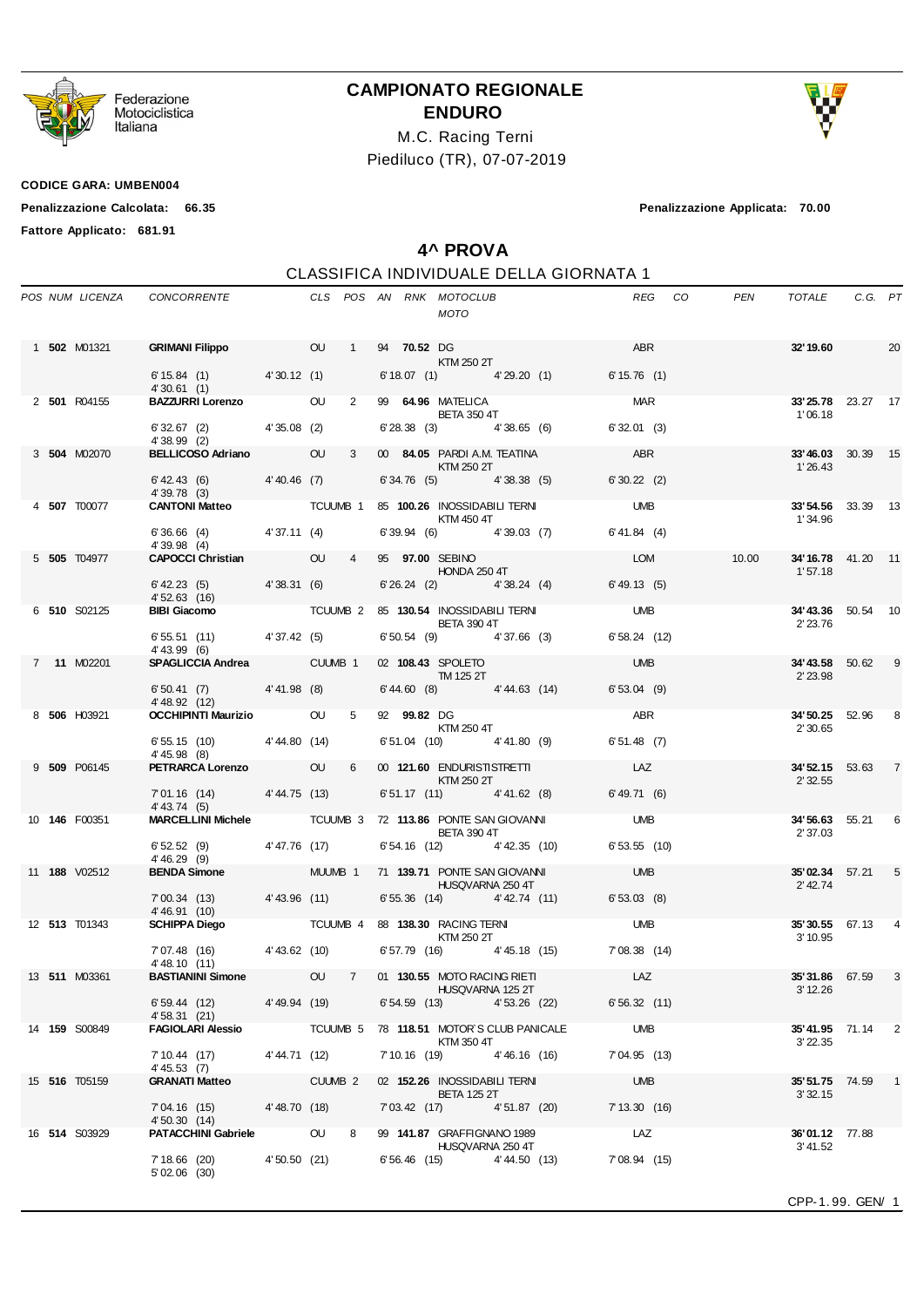| POS NUM LICENZA | CONCORRE |
|-----------------|----------|
|                 |          |

|  | 17 517 U02226        |                                                                             |                                                     |                    |                                                    |                    |                                                                                                           |                                   |  |
|--|----------------------|-----------------------------------------------------------------------------|-----------------------------------------------------|--------------------|----------------------------------------------------|--------------------|-----------------------------------------------------------------------------------------------------------|-----------------------------------|--|
|  |                      |                                                                             |                                                     |                    | KTM 300 2T                                         |                    | CASAMASSIMA ALBERELLI Ma OU 9 94 154.04 GRAFFIGNANO 1989 LAZ<br>7' 13.71 (21) 4' 44.38 (12) 7' 32.22 (25) | 36'17.08 83.49<br>3'57.48         |  |
|  |                      | $7'12.29$ (18) $4'42.47$ (9)<br>4' 52.01 (15)                               |                                                     |                    |                                                    |                    |                                                                                                           |                                   |  |
|  | 18 522 T01426        | <b>CECCARELLI Christian</b> SUUMB 1                                         |                                                     |                    | 89 173.28 INOSSIDABILI TERNI<br><b>BETA 300 2T</b> |                    | <b>UMB</b>                                                                                                | 36'26.74 86.89<br>4'07.14         |  |
|  |                      | 7'28.78 (27) 4'46.66 (16)<br>4'49.41 (13)                                   |                                                     |                    |                                                    |                    | 7' 17.33 (22) 4' 50.29 (18) 7' 14.27 (17)                                                                 |                                   |  |
|  | 19 519 R04019        | LILLI Diego                                                                 |                                                     | SUUMB <sub>2</sub> |                                                    | HUSQVARNA 250 2T   | 86 156.56 MOTOR'S CLUB PANICALE UMB                                                                       | 36'34.78 89.71<br>4' 15.18        |  |
|  |                      | 7'20.60 (21) 4'52.43 (23)<br>4' 57.75 (20)                                  |                                                     |                    |                                                    |                    | 7'08.79 (18) 4'52.21 (21) 7'23.00 (22)                                                                    |                                   |  |
|  | 20 528 S04762        | MERCANTINI Lorenzo TUUMB 1                                                  |                                                     |                    | 98 202.82 RACING TERNI<br>TM 125 2T                |                    | <b>UMB</b>                                                                                                | 36'36.88 90.45<br>4' 17.28        |  |
|  |                      | 7'22.66 (22) 4'50.36 (20)<br>4'55.67 (18)                                   |                                                     |                    | 7' 19.40 (24) 4' 51.06 (19)                        |                    | 7' 17.73 (19)                                                                                             |                                   |  |
|  | 21 520 S01272        | GRECHI Gabriele SUUMB 3                                                     |                                                     |                    | 95 164.19 RACING TERNI<br><b>HONDA 250 4T</b>      |                    | <b>UMB</b>                                                                                                | 36'39.82 91.49<br>4' 20.22        |  |
|  |                      | 7' 17.93 (19) 5' 01.41 (36)<br>4'56.00 (19)                                 |                                                     |                    | 7' 12.76 (20) 4' 57.24 (27)                        |                    | 7'14.48(18)                                                                                               |                                   |  |
|  | 22 548 V04147        | <b>CHIAVERINI Tommaso TUUMB 2</b>                                           |                                                     |                    |                                                    | HUSQVARNA 300 2T   | 95 S.R. ENDURO FRATTA OFFROAD UMB                                                                         | <b>36' 50.50</b> 95.24<br>4'30.90 |  |
|  |                      | 7' 33.01 (34) 4' 52.04 (22)<br>4' 55.49 (17)                                |                                                     |                    | 7' 22.36 (25) 4' 49.76 (17)                        |                    | 7' 17.84 (20)                                                                                             |                                   |  |
|  | 23 <b>284</b> S03431 | <b>BINDI Marco</b>                                                          |                                                     |                    | MUUMB 2 81 204.12 PEPE BEVAGNA                     | HUSQVARNA 300 2T   | <b>UMB</b>                                                                                                | 37'28.07 108.45<br>5' 08.47       |  |
|  |                      | 7'27.82 (25) 4'57.37 (31)<br>4' 58.72 (23)                                  |                                                     |                    | 7'27.04 (26) 4'59.32 (32)                          |                    | 7' 37.80 (28)                                                                                             |                                   |  |
|  | 24 518 S03317        |                                                                             |                                                     |                    | 91 154.78 GRAFFIGNANO 1989<br><b>HONDA 250 4T</b>  |                    | LAZ                                                                                                       | 37'33.71 110.43<br>5' 14.11       |  |
|  |                      | 7' 30.25 (29) 4' 54.22 (24)<br>$5'00.86$ (27)                               |                                                     |                    | 7' 32.46 (34) 4' 55.07 (24)                        |                    | $7' 40.85$ (33)                                                                                           |                                   |  |
|  | 25 524 U02461        | MARINOZZI Manuel SUUMB 4                                                    |                                                     |                    | 95 187.28 RACING TERNI<br><b>HONDA 250 4T</b>      |                    | <b>UMB</b>                                                                                                | 37' 37.59 111.80<br>5' 17.99      |  |
|  |                      | 7' 25.13 (23) 4' 58.60 (33)                                                 |                                                     |                    | 7'28.04 (29) 5'00.36 (33)                          |                    | 7'38.66 (30)                                                                                              |                                   |  |
|  | 26 533 U02970        | 5'06.80(38)<br><b>PAOLUCCI Nicola TUUMB 3</b>                               |                                                     |                    | 98 229.72 RACING TERNI                             |                    | <b>UMB</b>                                                                                                | 37'39.26 112.38                   |  |
|  |                      | 7' 29.46 (28) 4' 57.75 (32)                                                 |                                                     |                    | 7' 39.72 (38) 4' 54.85 (23)                        | HUSQVARNA 350 4T   | 7' 38.25 (29)                                                                                             | 5' 19.66                          |  |
|  | 27 212 U02781        | 4' 59.23 (24)<br><b>SCARPELLI Fabio</b> MUUMB 3                             |                                                     |                    | 78 154.54 MOTOR'S CLUB PANICALE                    |                    | <b>UMB</b>                                                                                                | 37'39.62 112.51                   |  |
|  |                      | 7' 28.27 (26) 4' 59.37 (35)                                                 |                                                     |                    |                                                    | HUSQVARNA 300 2T   | 7'36.16 (35) 4'55.86 (25) 7'39.34 (31)                                                                    | 5' 20.02                          |  |
|  | 28 264 P03054        | $5'00.62$ (26)<br>SANTIONI Alessandro VUUMB                                 |                                                     |                    | 63 189.58 PONTE SAN GIOVANNI UMB<br>TM 250 4T      |                    |                                                                                                           | 37'39.68 112.53                   |  |
|  |                      | 7' 38.81 (41) 4' 55.94 (26)                                                 |                                                     |                    | 7' 27.56 (28) 4' 55.89 (26)                        |                    | 7' 41.73 (34)                                                                                             | 5' 20.08                          |  |
|  | 29 337 V03852        | 4'59.75 (25)<br><b>PAOLONI Michele</b> TUUMB 4                              |                                                     |                    | 76 S.R. PONTE SAN GIOVANNI UMB<br>KTM 250 4T       |                    |                                                                                                           | 37'47.25 115.19<br>5'27.65        |  |
|  |                      | 7' 42.49' (43)                                                              |                                                     | 5'01.81 (38)       |                                                    |                    | 7' 27.51 (27) 5' 00.78 (34) 7' 32.10 (24)                                                                 |                                   |  |
|  | 30 325 V03854        | 5'02.56 (31)<br>ALLEGRUCCI Matteo TUUMB 5 79 302.20 PONTE SAN GIOVANNI UMB  |                                                     |                    |                                                    |                    |                                                                                                           | <b>37'49.61</b> 116.02            |  |
|  |                      |                                                                             |                                                     |                    |                                                    | KTM 350 4T         | 7'34.96 (37)  4'57.24 (30)  7'38.14 (37)  4'57.86 (29)  7'39.47 (32)                                      | 5' 30.01                          |  |
|  | 31 240 U01660        | 5'01.94 (29)<br><b>TORTOIOLI Filippo MUUMB 4</b>                            |                                                     |                    | 78 172.15 PONTE SAN GIOVANNI                       |                    | <b>UMB</b>                                                                                                | 37'51.41 116.66                   |  |
|  |                      | 7' 38.43 (39) 4' 54.66 (25)                                                 |                                                     |                    | TM 250 2T<br>7' 37.34 (36) 4' 57.55 (28)           |                    | 7' 45.08 (38)                                                                                             | 5' 31.81                          |  |
|  | 32 283 U01002        | 4' 58.35 (22)<br>SCHIPPA Benito VUUMB                                       |                                                     |                    | 59 202.39 RACING TERNI                             |                    | <b>UMB</b>                                                                                                | 37'53.07 117.24                   |  |
|  |                      | 7' 30.96 (31) 5' 01.65 (37)                                                 |                                                     |                    | KTM 300 2T<br>7' 28.49 (31) 5' 04.61 (40)          |                    | 7' 29.86 (23)                                                                                             | 5' 33.47                          |  |
|  | 33 525 V00567        | 5' 17.50 (47)<br><b>MANCINI Diego</b>                                       |                                                     | TUUMB <sub>6</sub> | 87 197.72 INOSSIDABILI TERNI                       |                    | <b>UMB</b>                                                                                                | 37'53.82 117.50                   |  |
|  |                      | 7' 33.32 (35) 4' 56.47 (28)                                                 |                                                     |                    | <b>BETA 300 2T</b><br>7' 48.88 (45) 4' 57.94 (30)  |                    | 7'35.50 (27)                                                                                              | 5' 34.22                          |  |
|  | 34 527 V02504        | 5' 01.71 (28)<br>ROSSI Giacomo TUUMB 7                                      | <u> 1999 - Jan James Barnett, politik politik (</u> |                    | 00 198.38 PONTE SAN GIOVANNI                       |                    | <b>UMB</b>                                                                                                | 37'55.18 117.98                   |  |
|  |                      | 8'01.42 (51) 5'05.99 (46)                                                   |                                                     |                    | <b>BETA 250 2T</b><br>7' 18.71 (23) 5' 02.50 (37)  |                    | 7' 20.97 (21)                                                                                             | 5' 35.58                          |  |
|  | 35 <b>521</b> U00463 | 5' 05.59 (35)<br>PAGLIACCI Alessandro SUUMB 5                               |                                                     |                    | 93 164.78 SPOLETO                                  |                    | <b>UMB</b>                                                                                                | <b>38'03.10</b> 120.77            |  |
|  |                      | 7'30.86 (30) 5'03.75 (44)                                                   |                                                     |                    |                                                    | <b>BETA 350 4T</b> | 7' 28.45 (30) 5' 03.47 (38) 7' 43.66 (36)                                                                 | 5' 43.50                          |  |
|  | 36 255 R04454        | 5' 12.91 (42)<br><b>PETRACCA Marco MUUMB 5 73 182.83 PONTE SAN GIOVANNI</b> |                                                     |                    |                                                    |                    | <b>UMB</b>                                                                                                | 38'05.64 121.66                   |  |
|  |                      |                                                                             |                                                     |                    |                                                    | <b>BETA 390 4T</b> | 7'27.81 (24)  4'56.24 (27)  7'32.27 (33)  5'01.92 (36)  7'49.69 (41)                                      | 5'46.04                           |  |
|  |                      | 5' 17.71 (48)                                                               |                                                     |                    |                                                    |                    |                                                                                                           |                                   |  |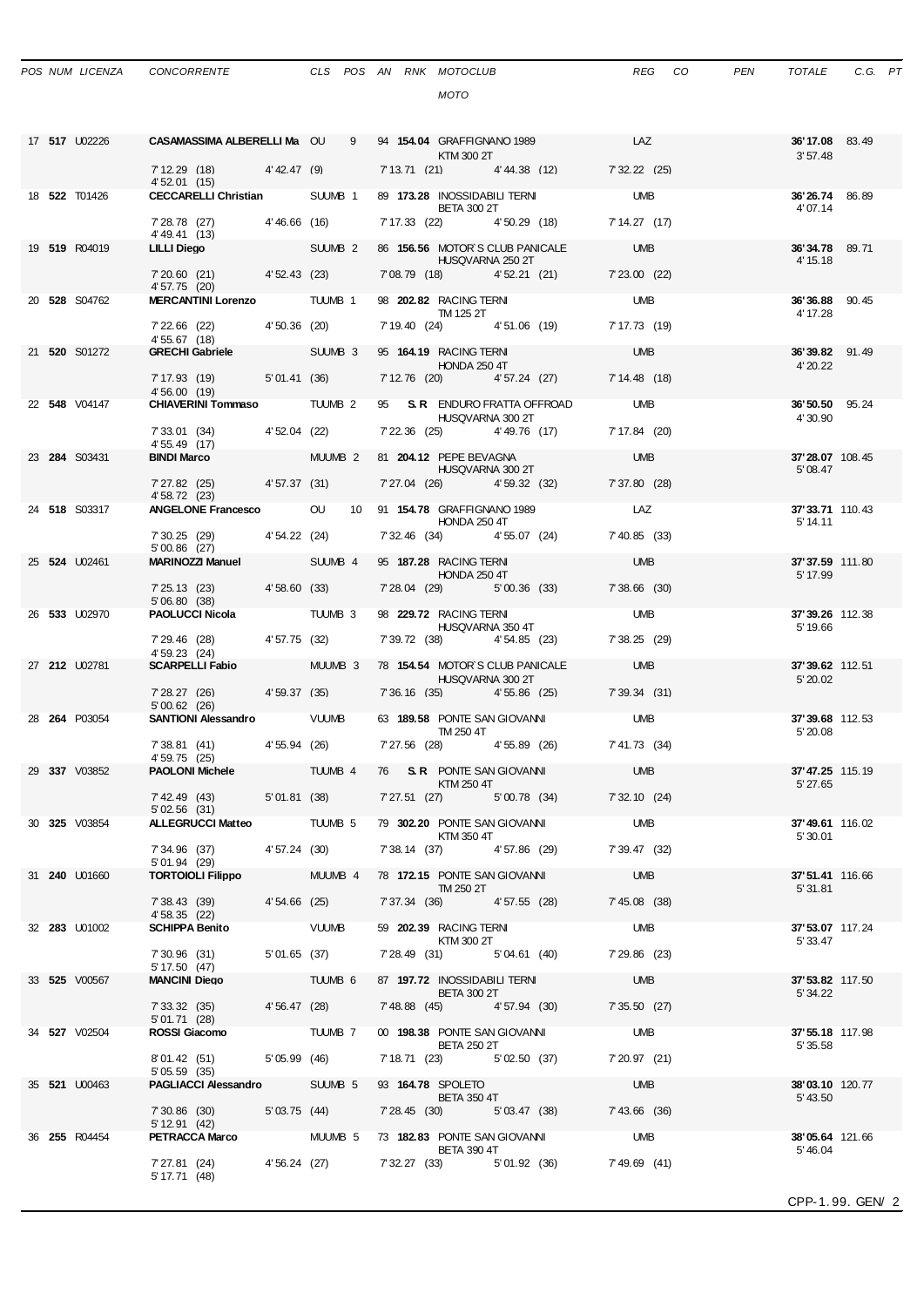| POS NUM LICENZA | <b>CONCORREN</b> |
|-----------------|------------------|
|                 |                  |

*MOTO*

|  | 37 306 U00842 | <b>PILERI Diego TUUMB 8</b>                    |  | 82 236.73 INOSSIDABILI TERNI UMB<br><b>BETA 300 2T</b>                                |                       |       | 38'07.28 122.23<br>5'47.68  |  |
|--|---------------|------------------------------------------------|--|---------------------------------------------------------------------------------------|-----------------------|-------|-----------------------------|--|
|  |               | 5' 04.11 (32)                                  |  | 7'31.11 (33) 4'56.77 (29) 7'40.83 (39) 5'00.98 (35) 7'53.48 (43)                      |                       |       |                             |  |
|  | 38 538 V03853 | ALLEGRUCCI Francesco TUUMB 9                   |  | 89 311.63 PONTE SAN GIOVANNI UMB<br>KTM 250 2T                                        |                       |       | 38'09.15 122.89<br>5' 49.55 |  |
|  |               | 7' 35.45 (38) 4' 58.78 (34)<br>5'05.38(33)     |  | 7'31.80 (32) 4'58.90 (31) 7'58.84 (44)                                                |                       |       |                             |  |
|  | 39 530 U04419 |                                                |  | TOMBELLI lacopo 00 00 11 90 218.75 VALDISIEVE<br><b>BETA 300 2T</b>                   | <b>TOS</b>            |       | 38'16.19 125.37<br>5' 56.59 |  |
|  |               | 7' 39.52 (42) 5' 06.17 (47)<br>5'07.81(40)     |  | 7' 43.52 (41) 5' 04.86 (41) 7' 34.31 (26)                                             |                       |       |                             |  |
|  | 40 547 V04146 |                                                |  | <b>BIGIARINI Edoardo TUUMB 10 93 S.R ENDURO FRATTA OFFROAD</b><br>HUSQVARNA 300 2T    | <b>UMB</b>            |       | 38'20.21 126.78<br>6'00.61  |  |
|  |               | 7' 34.09 (36) 5' 02.32 (40)<br>5'11.27(41)     |  | 7' 41.20 (40) 5' 03.58 (39)                                                           | 7' 47.75 (40)         |       |                             |  |
|  | 41 290 U05094 |                                                |  | QUARTERONI Matteo TUUMB 11 77 215.12 TRIAL GAS E FRIZIONE UMB                         |                       |       | 38'37.61 132.90             |  |
|  |               | 7' 38.80 (40) 5' 08.96 (49)                    |  | <b>BETA 350 4T</b><br>7' 52.19 (47) 5' 07.60 (45) 7' 42.33 (35)                       |                       |       | 6' 18.01                    |  |
|  | 42 534 T04357 | 5' 07.73 (39)                                  |  | MANCINI Francesco TUUMB 12 96 231.30 PEPE BEVAGNA                                     | <b>UMB</b>            |       | 38'43.24 134.88             |  |
|  |               | 7' 44.24 (44) 5' 07.80 (48)<br>5' 05.58 (34)   |  | KTM 300 2T<br>7' 55.03 (48) 5' 05.59 (43)                                             | 7' 45.00 (37)         |       | 6'23.64                     |  |
|  | 43 265 Q04081 | CARPISASSI Piero VUUMB                         |  | 57 190.88 GUALDO TADINO<br><b>BETA 350 4T</b>                                         | <b>Example 19 UMB</b> |       | 39'06.29 142.98<br>6'46.69  |  |
|  |               | 7' 53.59 (47) 5' 02.42 (41)<br>$5' 14.43$ (43) |  | 7' 47.49 (44) 5' 07.42 (44)                                                           | 8'00.94 (45)          |       |                             |  |
|  | 44 536 V02529 |                                                |  | <b>BARTOLINI Marco TUUMB 13 93 253.72 INOSSIDABILI TERNI</b>                          | <b>UMB</b>            |       | 39'10.84 144.58             |  |
|  |               | 7' 52.40 (46) 5' 02.48 (42)                    |  | HM 250 2T<br>7'46.34 (43) 5'19.61 (53)                                                | 7' 52.67 (42)         |       | 6' 51.24                    |  |
|  | 45 529 Q03041 | 5' 17.34 (45)                                  |  | PETRARCA Michele 0U 12 87 216.53 ENDURISTISTRETTI                                     | LAZ                   |       | 39' 17.79 147.02            |  |
|  |               | 8'18.00 (55)                                   |  | KTM 350 4T<br>5' 09.68 (51) 7' 45.55 (42) 5' 11.38 (46)                               | 7'46.83(39)           |       | 6'58.19                     |  |
|  | 46 291 S01701 | 5'06.35(36)                                    |  | TRABALZA Lucio TUUMB 14 81 216.84 PEPE BEVAGNA                                        | <b>UMB</b>            |       | 39'34.01 152.73             |  |
|  |               | 7' 55.09 (49) 5' 01.83 (39)                    |  | HUSQVARNA 250 4T<br>8'08.60 (51) 5'04.89 (42)                                         | 8'16.96(48)           |       | 7' 14.41                    |  |
|  | 47 303 R02968 | 5'06.64(37)                                    |  | CERRO Stefano TUUMB 15 67 227.56 SPOLETO                                              | <b>UMB</b>            |       | 39'34.17 152.78             |  |
|  |               |                                                |  | <b>BETA 250 2T</b><br>7'31.02 (32) 5'02.85 (43) 8'11.44 (52) 5'12.43 (48)             | 8' 14.32 (47)         |       | 7' 14.57                    |  |
|  | 48 531 U00841 | $5'$ 22.11 (50)                                |  | <b>COVICCHIO Riccardo TUUMB 16 95 221.74 INOSSIDABILI TERNI</b>                       | <b>UMB</b>            |       | 40'03.05 162.94             |  |
|  |               | 7' 59.53 (50) 5' 14.29 (56)<br>5'18.98(49)     |  | HONDA 250 4T<br>7' 49.77 (46) 5' 15.93 (52) 8' 24.55 (51)                             |                       |       | 7' 43.45                    |  |
|  | 49 545 S04889 | <b>LANDI Michele</b>                           |  | TUUMB 17 98 S.R INOSSIDABILI TERNI<br>HUSQVARNA 250 2T                                | <b>UMB</b>            |       | 40'11.28 165.83<br>7' 51.68 |  |
|  |               | 8' 10.42 (54)                                  |  | 5' 13.89 (55) 7' 56.87 (49) 5' 11.80 (47) 8' 21.97 (50)                               |                       |       |                             |  |
|  | 50 312 Q01908 | 5' 16.33 (44)                                  |  | CATONI Stefano TUUMB 18 70 242.66 SPOLETO                                             | <b>UMB</b>            |       | 40'26.34 171.12             |  |
|  |               | 8' 10.25 (53) 5' 09.15 (50)                    |  | KTM 350 4T<br>8'06.64 (50) 5'12.76 (49) 8'25.01 (52)                                  |                       |       | 8'06.74                     |  |
|  | 51 546 V04118 | $5'$ 22.53 (51)<br><b>ROSSI Matteo</b>         |  | TUUMB 19 98 S.R RACING TERNI                                                          | <b>UMB</b>            |       | 40'41.24 176.36             |  |
|  |               | 8'05.25 (52) 5'04.90 (45)                      |  | KTM 350 4T<br>8'40.53 (57) 5'13.08 (50) 8'20.11 (49)                                  |                       |       | 8' 21.64                    |  |
|  | 52 330 U04850 | 5' 17.37 (46)<br><b>TAZZA Marco</b>            |  | TUUMB 20 73 357.88 INOSSIDABILI TERNI                                                 | <b>UMB</b>            |       | 40'42.43 176.78             |  |
|  |               |                                                |  | KTM 250 4T<br>7' 54.83 (48) 5' 12.11 (54) 8' 34.67 (56) 5' 20.09 (54)                 | 8'10.97 (46)          |       | 8' 22.83                    |  |
|  | 53 535 U01294 | 5' 29.76 (53)                                  |  | ORSINI FEDERICI Giovanni TUUMB 21 72 252.73 CASTEL DE LA PIEVE                        | <b>UMB</b>            |       | 41'18.41 189.43             |  |
|  |               | 8'31.16 (56) 5'10.11 (53)                      |  | HUSQVARNA 250 4T<br>8'25.53 (53) 5'14.97 (51)                                         | 8'30.54 (53)          |       | 8'58.81                     |  |
|  | 54 549 V04188 | 5' 26.10 (52)<br><b>PULCINI Marco</b>          |  | TUUMB 22 86 S.R. INOSSIDABILITERNI                                                    | <b>UMB</b>            |       | 43'46.98 241.66             |  |
|  |               | 8'51.42 (59) 5'35.96 (59)                      |  | KTM 300 2T<br>8'27.05 (54) 5'41.34 (59)                                               | 9'19.27(56)           |       | 11' 27.38                   |  |
|  | 55 544 V03275 | 5'51.94(55)                                    |  | MORELLI Federico TUUMB 23 92 S.R ENDURO FRATTA OFFROAD UMB                            |                       |       | 44'59.09 267.02             |  |
|  |               | 5' 46.20 (54)                                  |  | HUSQVARNA 300 2T<br>8'32.24 (57) 5'23.09 (57) 10'52.40 (61) 5'31.03 (55) 8'54.13 (54) |                       |       | 12' 39.49                   |  |
|  | 56 539 V01761 |                                                |  |                                                                                       |                       | 10.00 | 45'05.49 269.27             |  |
|  |               | 8' 46.57 (58)                                  |  | <b>KTM 125 2T</b><br>5'46.71 (61) 8'34.52 (55) 5'50.97 (60) 9'28.58 (57)              |                       |       | 12' 45.89                   |  |
|  |               | 6'28.14(56)                                    |  |                                                                                       |                       |       |                             |  |